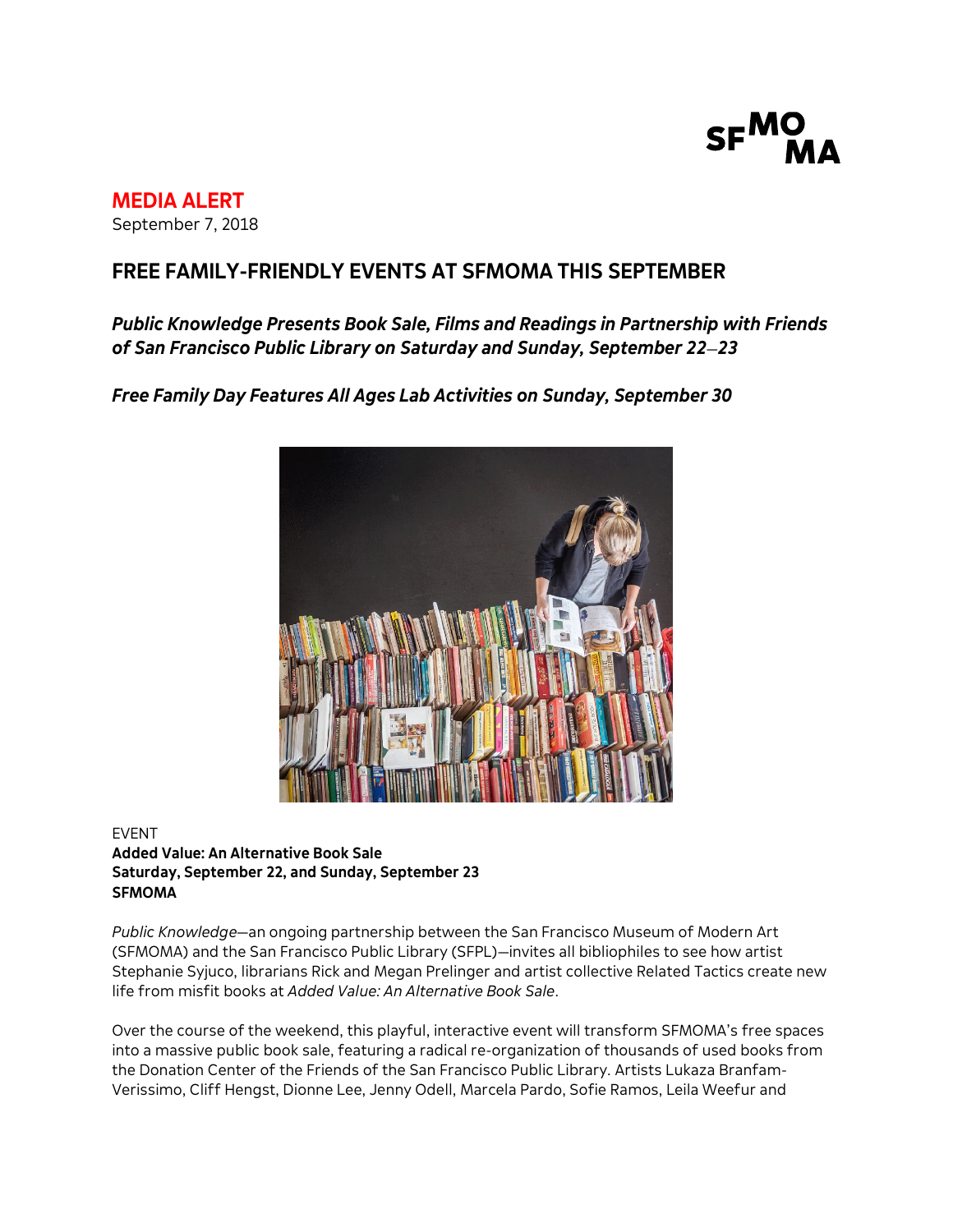Lindsay White will also transform forsaken tomes at a Re-Valuation Station in SFMOMA's Public Knowledge Library. Books will be priced individually (\$1–3 each) and all proceeds will benefit the SPFL.

In addition, the weekend will feature a program of free library-themed films and author readings. Select films will include Frederick Wiseman's documentary *Ex-Libris: The New York Public Library* (2017) and Francois Truffaut's *Fahrenheit 451* (1966). In celebration of *Added Value,* visitors will receive 10% off all books at the Museum Store.

This event is free and open to the public; museum admission is not required. For details, see [publicknowledge.sfmoma.org/added-value.](http://icm-tracking.meltwater.com/link.php?DynEngagement=true&H=btYXC68syxnIlVIaW0qBweEUHWPFwuN5EgnqFgPj0oiC1OMl9zi1RpglVs4krWnpxVX5k3TD8BkUTv319bp6SbaVkc9YUrQ3jpRW%2Bd8u5zSCYQSAxHgGFFaKsk9wFMoO&G=0&R=https%3A%2F%2Fpublicknowledge.sfmoma.org%2Fadded-value%2F&I=20180823170001.000000539b5d%40mail6-113-ussnn1&X=MHwxMDQ2NzU4OjViN2RlODQ5ZDk1NWQ2ZGE2Yjg2ZGUwYTs%3D&S=N2ULeCaphvJdGDkyY8ZThLhtrHImPDvRPWeOa0MZnX4)

#### **Saturday, September 22 SFMOMA Free Public Spaces, Floors 1 and 2**

Alternative Book Sale 10 a.m.–5 p.m., Helen and Charles Schwab Hall

Re-Valuation Station 10 a.m.–5 p.m., Public Knowledge Library

Film: *Toute la Mémoire du Monde* Alain Resnais, 1956. 22 min. Digital 12:30 p.m., Phyllis Wattis Theater

Reading: Elaine Castillo 1 p.m., Public Knowledge Library

Film: *Ex-Libris: The New York Public Library* Frederick Wiseman, 2017. 197 min. DCP 1:30 p.m., Phyllis Wattis Theater

Reading: Tongo Eisen-Martin 3 p.m., Public Knowledge Library

#### **Sunday, September 23 SFMOMA Free Public Spaces, Floors 1 and 2**

Alternative Book Sale 10 a.m.–5 p.m., Helen and Charles Schwab Hall

Re-Valuation Station 10 a.m.–5 p.m., Public Knowledge Library

Film: *Storm Center* Daniel Taradash, 1956, 85 min. 12:30 p.m., Phyllis Wattis Theater

Reading: Michael Warr 1 p.m., Public Knowledge Library

Film: *Fahrenheit 451*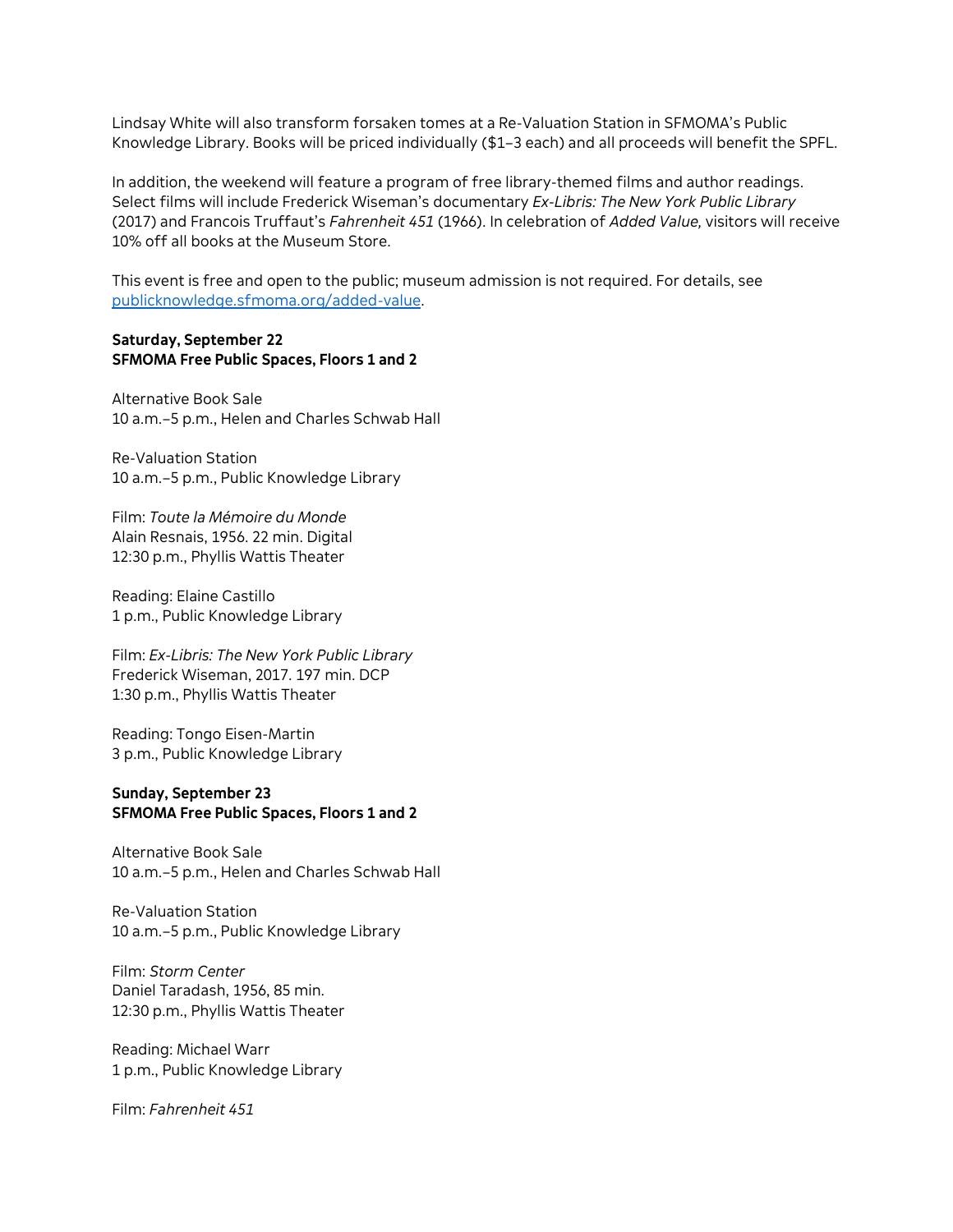François Truffaut, 1966. 112 min., 35mm 2:30 p.m., Phyllis Wattis Theater

Reading: Dodie Bellamy and Kevin Killian 3 p.m., Public Knowledge Library

*Public Knowledge* is organized by the San Francisco Museum of Modern Art in partnership with the San Francisco Public Library. The project has been made possible in part by a major grant from the National Endowment for the Humanities: Exploring the human endeavor.



## EVENT **Free Family Day: All Ages Lab Sunday, September 30, 11 a.m.–4 p.m. SFMOMA**

SFMOMA welcomes families and intergenerational audiences to the museum for its Free Family Day on Sunday, September 30, 2018, featuring a variety of hands-on art-making experiences and a performance by the Grammy-nominated, family-friendly hip-hop group Alphabet Rockers. The performance will kick off the San Francisco Public Library's Tricycle Music Festival taking place at locations all over San Francisco.

While the museum is always free for visitors 18 and younger, on Free Family Day it is also free for up to two adults accompanying each visitor under 18. Tickets are available onsite only on September 30, and cannot be purchased in advance (admission to the special exhibition *René Magritte: The Fifth Season* may be purchased separately).

#### **Schedule**

Studio: Andy Warhol-inspired printmaking 11 a.m.–4 p.m., Koret Studios, Floor 2

Field Stations: Hands on color and materials project 11 a.m.–4 p.m., Galleries, Floor 4